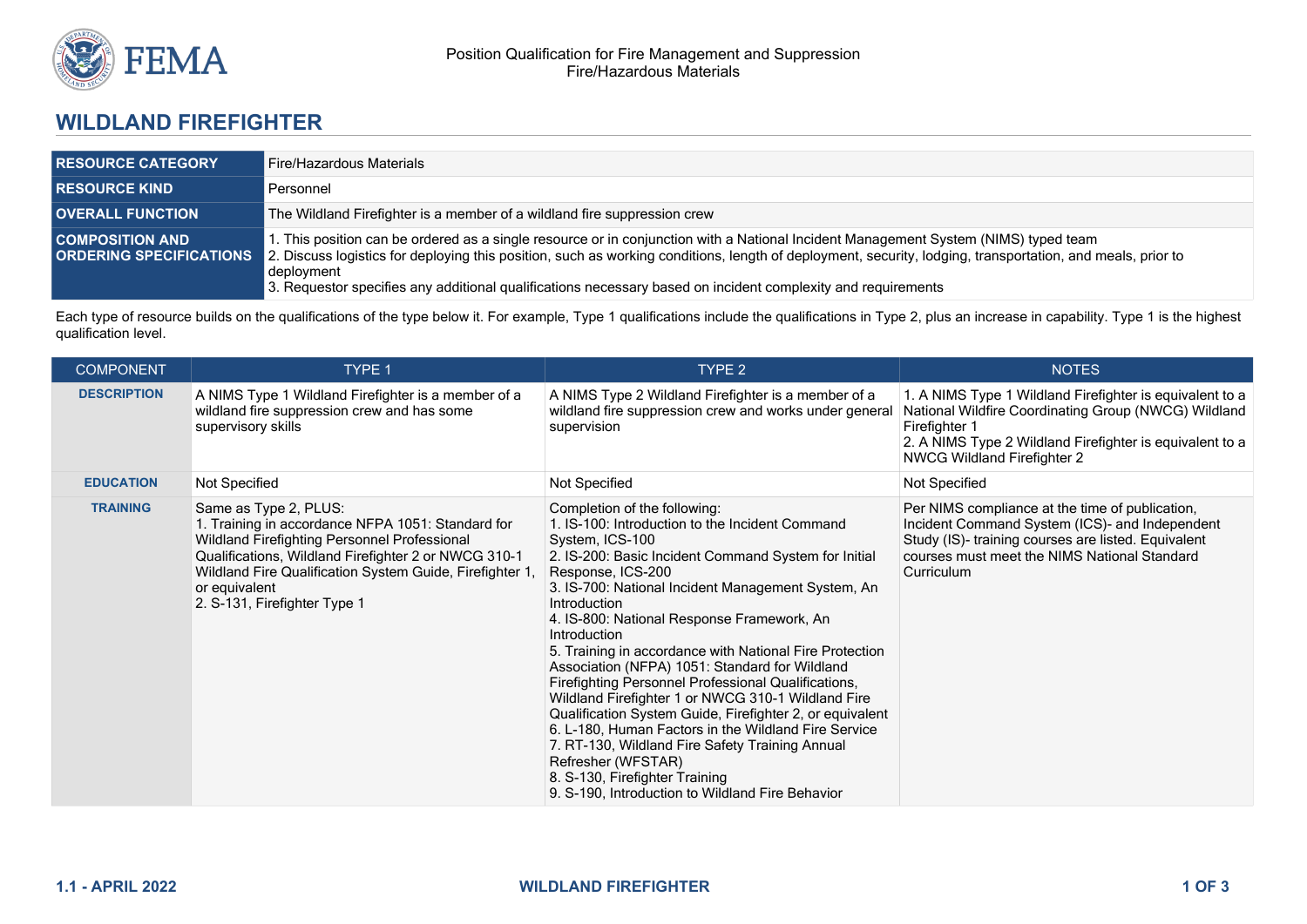

## Position Qualification for Fire Management and Suppression Fire/Hazardous Materials

| <b>COMPONENT</b>                                                                            | TYPE <sub>1</sub>                                                                                                                                                                                                                                                                                                                                                                                                                                                                                                                               | TYPE <sub>2</sub>                                                                                                                                                                                                                                                                                                                                                                                                                                         | <b>NOTES</b>                                                                                                                                                                                                                                                                                                                              |
|---------------------------------------------------------------------------------------------|-------------------------------------------------------------------------------------------------------------------------------------------------------------------------------------------------------------------------------------------------------------------------------------------------------------------------------------------------------------------------------------------------------------------------------------------------------------------------------------------------------------------------------------------------|-----------------------------------------------------------------------------------------------------------------------------------------------------------------------------------------------------------------------------------------------------------------------------------------------------------------------------------------------------------------------------------------------------------------------------------------------------------|-------------------------------------------------------------------------------------------------------------------------------------------------------------------------------------------------------------------------------------------------------------------------------------------------------------------------------------------|
| <b>EXPERIENCE</b>                                                                           | Same as Type 2, PLUS:<br>KSAs:<br>1. Knowledge of incident and task information<br>necessary to carry out assignments<br>2. Knowledge of fire behavior in both wildland and<br>improved properties and the effects of fuel modification<br>to reduce hazards<br>3. Knowledge of basic hydraulics, pump and water<br>delivery system capabilities, operation of pumps,<br>chainsaw operation, and basic drafting and associated<br>equipment<br>Experience:<br>Two years of relevant NIMS-credentialed Type 2<br>Wildland Firefighter experience | Knowledge, Skills, and Abilities (KSAs):<br>1. Knowledge of fire line safety and personal protective<br>equipment<br>2. Knowledge of basic wildland fire safety, fire behavior,<br>and suppression methods<br>3. Knowledge of fire line construction and fire line<br>improvement techniques and standards<br>4. Knowledge of wildland fire behavior, wildland fuel<br>removal, structure protection methods, and equipment<br>and personnel capabilities | Not Specified                                                                                                                                                                                                                                                                                                                             |
| <b>PHYSICAL/MEDICAL</b><br><b>FITNESS</b>                                                   | Same as Type 2                                                                                                                                                                                                                                                                                                                                                                                                                                                                                                                                  | 1. Arduous<br>2. Maintains Authority Having Jurisdiction (AHJ)-<br>determined physical fitness standards suitable for the<br>environment and typing; the NFPA 1582: Standard on<br>Comprehensive Occupational Medical Program for Fire<br>Departments meets or exceeds this physical fitness<br>standard<br>3. Able to work while wearing appropriate Personal<br>Protective Equipment (PPE)                                                              | 1. The NIMS Guideline for the National Qualification<br>System (NQS) defines Physical/Medical Fitness levels<br>for NQS positions<br>2. PPE is mission-specific and may vary by work<br>environment. It includes protective footwear, protective<br>clothing for skin exposure, eye and ear protection,<br>respirators, gloves, and masks |
| <b>CURRENCY</b>                                                                             | Functions in this position during an operational incident<br>planned event, participation in exercise, drill, or<br>simulation once every five years                                                                                                                                                                                                                                                                                                                                                                                            | Completes all necessary refresher trainings, exams for<br>training courses listed above, and the annual work<br>capacity tests                                                                                                                                                                                                                                                                                                                            | Not Specified                                                                                                                                                                                                                                                                                                                             |
| <b>PROFESSIONAL AND</b><br><b>TECHNICAL</b><br><b>LICENSES AND</b><br><b>CERTIFICATIONS</b> | Certification:<br>Same as Type 2, PLUS:<br>1. NWCG Incident Qualification Card for Wildland<br>Firefighter 1, or equivalent                                                                                                                                                                                                                                                                                                                                                                                                                     | Certification:<br>1. AHJ certification equivalent to NFPA 1051: Standard<br>for Wildland Firefighting Personnel Professional<br>Qualifications or NWCG 310-1: NWCG Standards for<br><b>Wildland Fire Position Qualifications</b><br>2. NWCG Incident Qualification Card for Wildland<br>Firefighter 2, or equivalent                                                                                                                                      | The AHJ determines recertification requirements, if any                                                                                                                                                                                                                                                                                   |